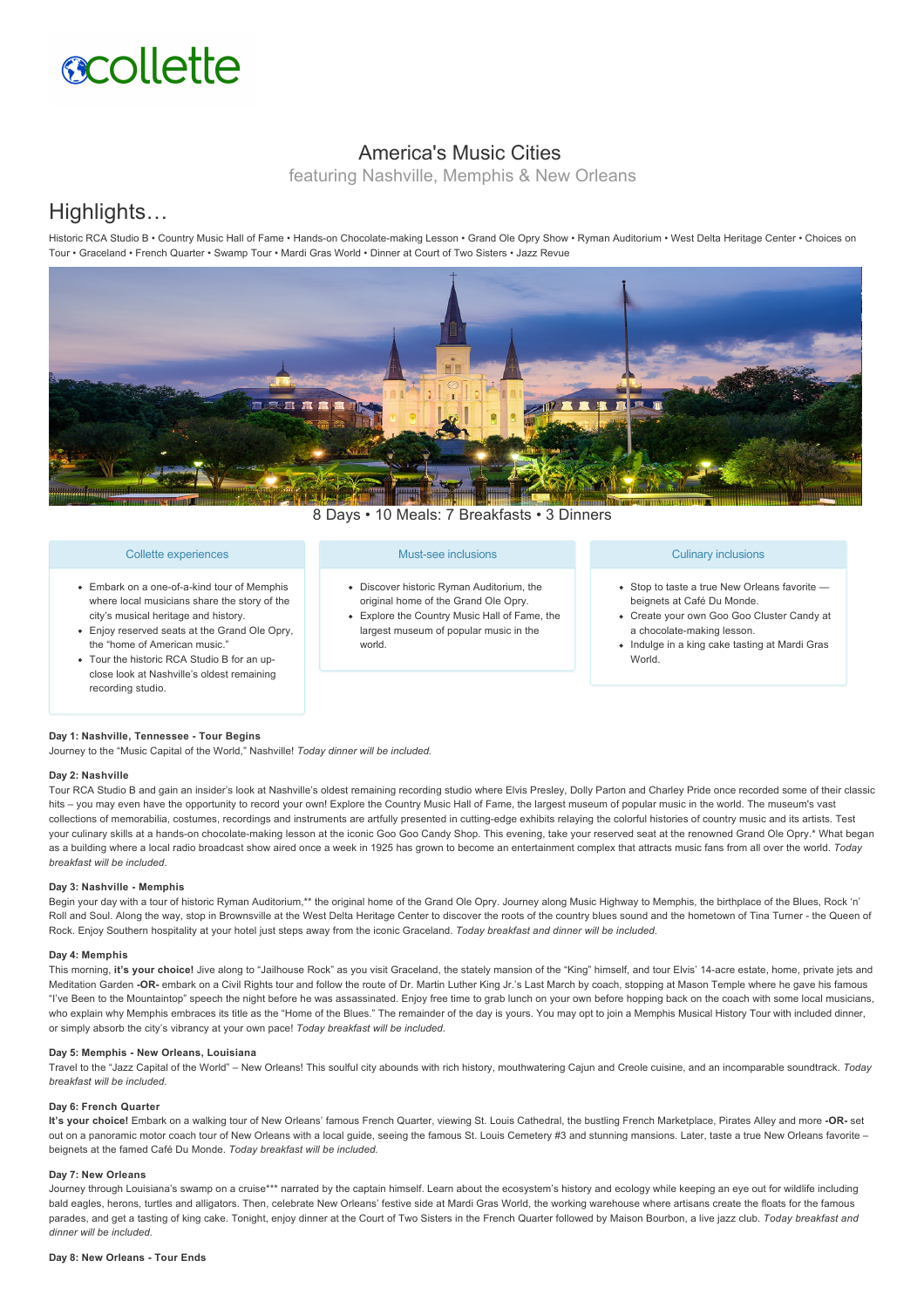#### Experience It! The Ryman Auditorium

The "Mother Church of Country Music," the "Carnegie Hall of the South," the "Soul of Nashville"...welcome to Ryman Auditorium, a 2,000-plus seat venue in the heart of Nashville with a history as deep as country roots. Named for its founder, a wealthy riverboat owner, the Ryman first opened its doors in 1892 as the Union Gospel Tabernacle. but what many folks don't know is that the Ryman was the original home of the Grand Ole Opry. In fact, the Opry's formative years were spent on Ryman's stage, having featured the debuts of music titans Earl Scruggs and Hank Williams, and hosting the very first meeting between Johnny Cash and June Carter. Even Patsy Cline became a member of the Opry at the Ryman in 1960. And while the Grand Ole Opry has lived at a new venue since the seventies, the Ryman remains a vital music venue on the Nashville circuit, and is a designated National Historic Landmark thanks to its pivotal role in the popularization of country music. See it for yourself when country music comes to life in the Ryman's exhibit, "The Soul of Nashville," and let the Mother Church move you!

| Your itinerary at a glance                                                                                                                                                                                                                                                                                                                                                        |                                              | Please Note:                                                                                                                                                                                                                                                                                                                                                                                                                                                                                                                                                       |
|-----------------------------------------------------------------------------------------------------------------------------------------------------------------------------------------------------------------------------------------------------------------------------------------------------------------------------------------------------------------------------------|----------------------------------------------|--------------------------------------------------------------------------------------------------------------------------------------------------------------------------------------------------------------------------------------------------------------------------------------------------------------------------------------------------------------------------------------------------------------------------------------------------------------------------------------------------------------------------------------------------------------------|
| Days 1, 2                                                                                                                                                                                                                                                                                                                                                                         | Gaylord Opryland Resort, Nashville, TN       | Economy air rate and schedule are applicable for groups of 10 or more traveling on the same flights and<br>dates.                                                                                                                                                                                                                                                                                                                                                                                                                                                  |
| Days 3, 4                                                                                                                                                                                                                                                                                                                                                                         | The Guest House at Graceland.<br>Memphis, TN | To complete your tour, we include roundtrip airport-to-hotel transfers when purchasing our airfare with your<br>tour. If you have arranged for your own air, we are pleased to provide you the option of purchasing these<br>transfers. Please note that all transfers will leave at pre-scheduled times.<br>*The Grand Ole Opry may move to the Ryman Auditorium during the months of November and December and<br>throughout the year during special events.                                                                                                     |
| Days $5 - 7$                                                                                                                                                                                                                                                                                                                                                                      | Sheraton Hotel, New Orleans, LA              |                                                                                                                                                                                                                                                                                                                                                                                                                                                                                                                                                                    |
| On some dates alternate hotels may be used.                                                                                                                                                                                                                                                                                                                                       |                                              | ** On some dates, the Old Ryman Auditorium may be closed for special events.                                                                                                                                                                                                                                                                                                                                                                                                                                                                                       |
| <b>Collette's Flagship:</b> Collette's tours open the door to a world<br>of amazing destinations. Marvel at must-see sights, sample<br>regional cuisine, stay in centrally located hotels and connect<br>with new and captivating cultures. These itineraries offer an<br>inspiring and easy way to experience the world, where an<br>expert guide takes care of all the details. |                                              | ***The swamp tour is subject to change due to severe inclement weather. These changes may include items<br>being missed during the trip; however, every effort will be made to substitute for another attraction if possible.<br>Single accommodations are limited and are available on a first come, first served basis.<br>Please be advised many airlines do not provide advance seat assignments until check-in at the airport.<br>Advance seating will be subject to the airline's terms and conditions.<br><b>IDENTIFICATION</b><br><b>Travel within USA</b> |

For travel completed by May 2, 2023, all airlines will ask for identification when you check in. It is recommended that you carry a passport if you have one. A driver's license (with a photo I.D.) is also acceptable for domestic flights.

Effective for travel May 3, 2023 forward, the REAL ID Act standards for identification while travelling will be in effect. This means a standard issued driver's license used as a form of identification will no longer be accepted for domestic air travel within the United States. Instead, a Real ID compliant form of identification must be presented both at the time of booking air travel with Collette and upon checking in at the airport to board any flight. Any fees associated with changing a reservation resulting from a non-compliant identification will be the responsibility of the quest. For more information on Real ID, please visit the Department of Homeland Security website; https://www.dhs.gov/real-id

The overall activity level of this tour is a level 2. This means you like a balanced approach to travel. You feel confident walking at least 30-45 minutes at a time over a variety of terrains – from cobblestone streets to easy pathways; a couple of hills or a few flights of stairs. You're comfortable walking a few city blocks at a time, but need some time to unwind and relax.

## Optional Hotel Upgrade Available

#### **May 1, 2022 – April 30, 2023 \$50.00** per person, double, land only

During your stay at the **Gaylord Opryland Resort**, you can choose to upgrade your room to a Premium Garden View room. Enjoy spectacular atrium views at the above cost per person, double. Please inquire at time of booking.

# Important reservation information:

# **IDENTIFICATION**

# Travel within USA

For travel completed by May 2, 2023, all airlines will ask for identification when you check in. It is recommended that you carry a passport if you have one. A driver's license (with a photo I.D.) is also acceptable for domestic flights.

Effective for travel May 3, 2023 forward, the REAL ID Act standards for identification while travelling will be in effect. This means a standard issued driver's license used as a form of identification will no longer be accepted for domestic air travel within the United States. Instead, a Real ID compliant form of identification must be presented both at the time of booking air travel with Collette and upon checking in at the airport to board any flight. Any fees associated with changing a reservation resulting from a non-compliant identification will be the responsibility of the quest. For more information on Real ID, please visit the Department of Homeland Security website: https://www.dhs.gov/real-id

**\*Airfare:** For your convenience, we offer airfare for purchase with all vacation packages. If you purchase an air inclusive program, your airfare will be quoted inclusive of all fuel, taxes and fees. Your rates are subject to change until paid in full. Preassigned seats are limited and may not be available on every flight or departure date.

**Checked Baggage Charges:** Some airlines may impose additional charges if you choose to check any baggage. Please contact your airline or refer to its website for detailed information regarding your airline's checked baggage policies.

Cancellation Charges for this tour: After your seat reduction date has passed, a non-refundable deposit will be retained. For Cancellation between 60-16 days prior to departure: cancellation fee of 30% of total price. For cancellation between 15-1 days prior to departure: cancellation fee of 50% of total price. For cancellation on the day of departure and after: 100% of total price. For Ocean Cruises: For cancellation between 90-61 days prior to departure: cancellation fee of 35% of total price. For cancellation between 60-31 days prior to departure: 60% of total price. 30 or fewer days prior to departure: 100% of total price. For River Cruises: including Europe, Russia, Egypt and China, 90-61 days prior to departure: cancellation fee of 50% of total price. For cancellation between 60-31 days prior to departure: cancellation fee of 85% of total price. For cancellation 30 or fewer days prior to departure: cancellation fee of 100% of total price. For Galapagos and Antarctica: A cancellation fee of 60% will apply for cancellation between 120-90 days prior to departure; A cancellation charge of 100% will apply for cancellation less than 90 days prior to departure. Cancellation protection is highly recommended and must be purchased at time of deposit. Air rates are subject to change until tour is paid in full. If Travel Protection Plan has not been purchased and a reservation is cancelled for any reason prior to departure Air is 100% non-refundable once paid in full. Cancellation charges also apply to reservations made for "pre" and "post" night accommodations. Payment of a Per Person Travel Protection Plan Fee guarantees a full refund of all payments (including deposit), except the Travel Protection Plan Fee itself, made to Collette for travel arrangements in case of cancellation of your travel plans for any reason prior to the day of departure. The Travel Protection Plan Fee with Air only covers airline tickets you have purchased from Collette. Exception: If you originally purchased nonrefundable airline tickets, Part B of the Travel Protection Plan may provide a refund for the airline tickets, taxes, or fees in the event of a cancellation for a covered reason (see Part B for more details). The Travel Protection Plan Fee does not cover any single supplement charges which arise from an individual's